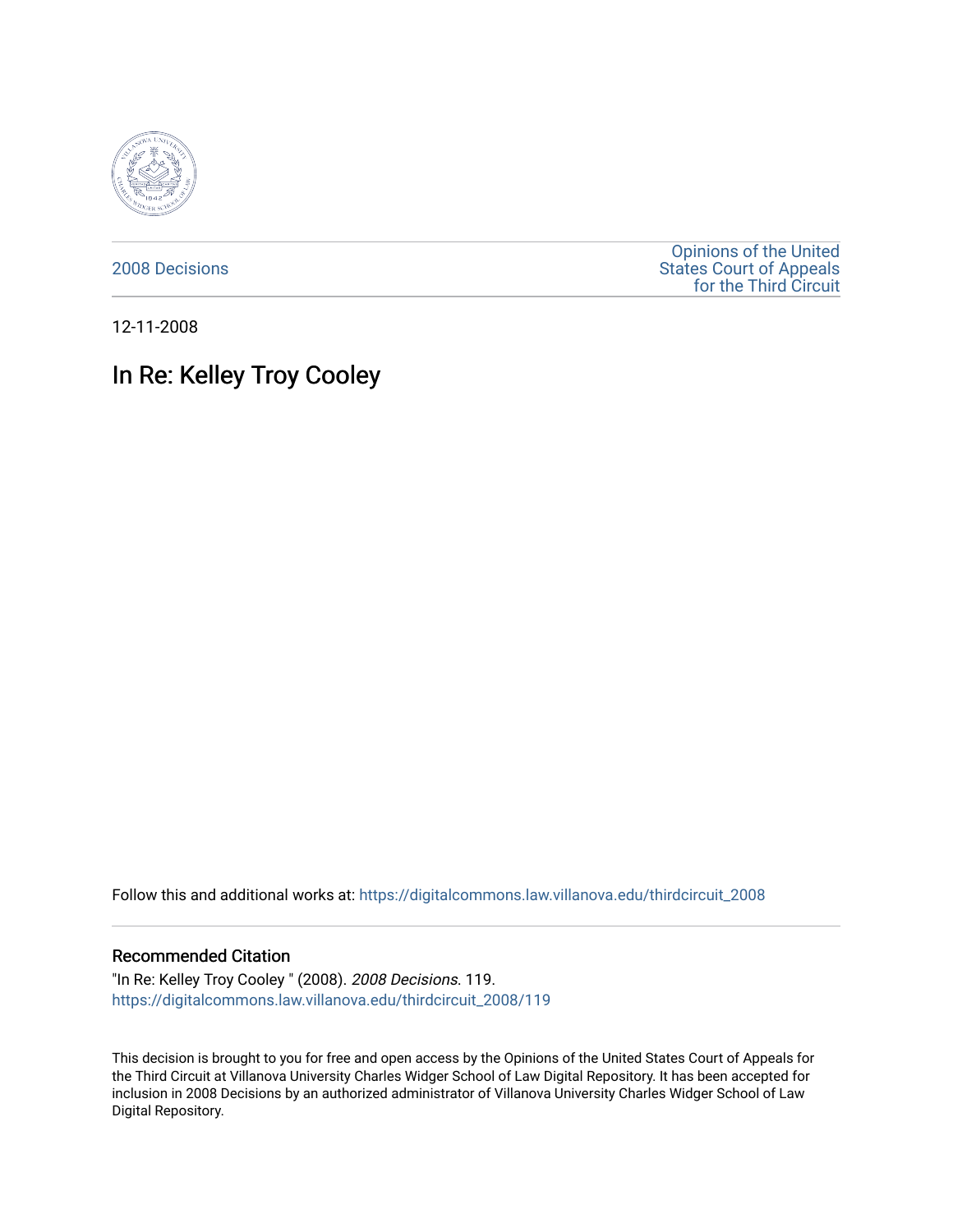## **HLD-13 (November 2008) NOT PRECEDENTIAL**

UNITED STATES COURT OF APPEALS FOR THE THIRD CIRCUIT

\_\_\_\_\_\_\_\_\_\_\_

No. 08-4241

IN RE: KELLEY TROY COOLEY, Petitioner

On Petition for Writ of Mandamus from the United States District Court for the Western District of Pennsylvania (Related to D.C. Civil Action No. 1-07-cv-00208)

\_\_\_\_\_\_\_\_\_\_\_\_\_\_\_\_\_\_\_\_\_\_\_\_\_\_\_\_\_\_\_\_\_\_\_\_

\_\_\_\_\_\_\_\_\_\_\_\_\_\_\_\_\_\_\_\_\_\_\_\_\_\_\_\_\_\_\_\_\_\_\_

Submitted Under Rule 21, Fed R. App. P. November 26, 2008 Before: SCIRICA, Chief Judge, WEIS and GARTH, Circuit Judges

(Filed: December 11, 2008)

## OPINION \_\_\_\_\_\_\_\_\_\_\_

PER CURIAM.

Kelley Troy Cooley brought an action in the United States District Court for

the Western District of Pennsylvania under the Civil Rights Act of 1871, 42 U.S.C. §

1983, against numerous defendants, including the County of Erie, Pennsylvania. Cooley

contended in his complaint that his constitutional rights were violated on March 7, 2007,

when, both during and after his criminal sentencing before Judge Cunningham in the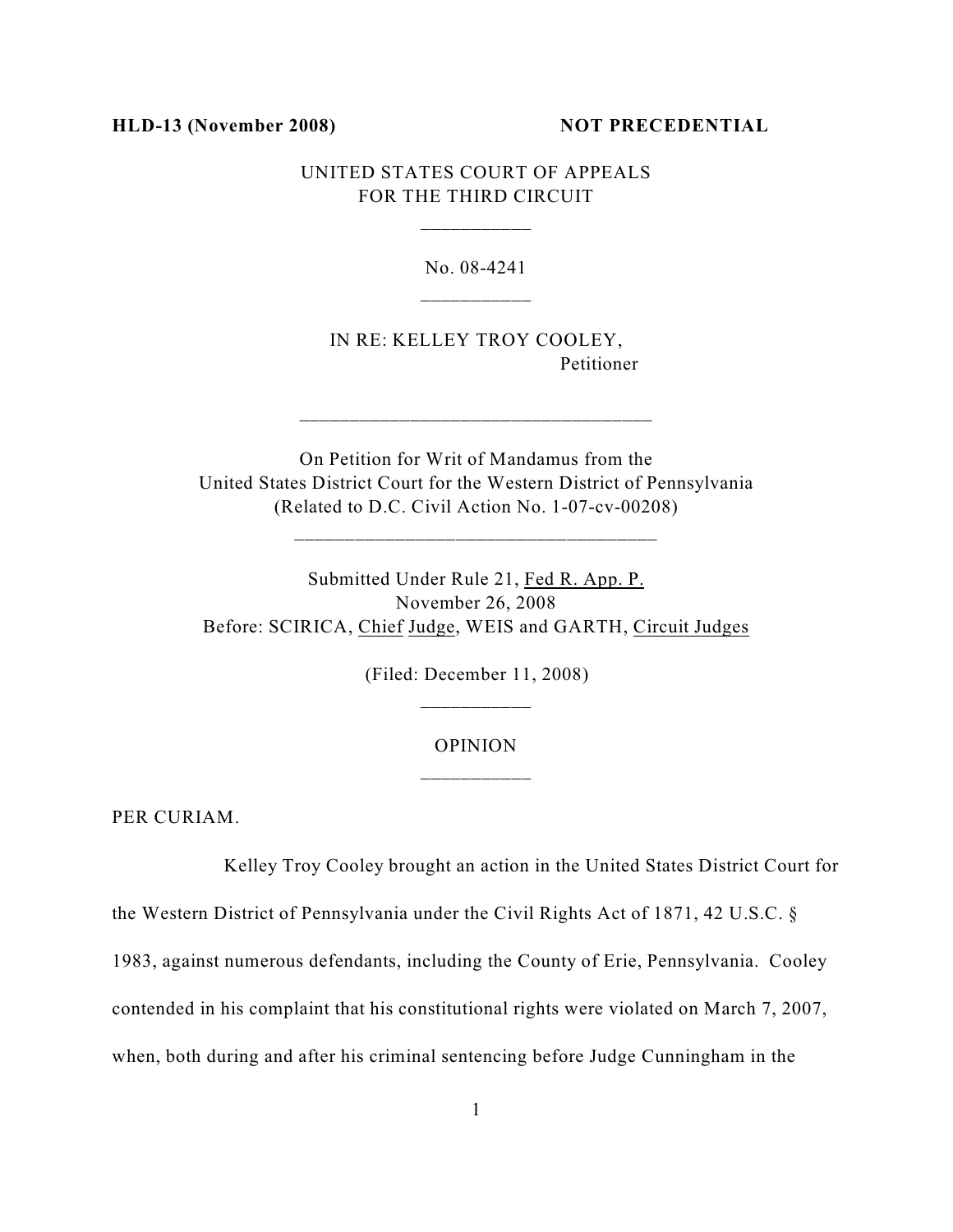Court of Common Pleas of Erie County, sheriffs used excessive force while removing him from the courthouse. Cooley also alleged that county sheriffs used racial slurs against him and that prison officials denied him medical treatment.

Cooley filed numerous pre-trial motions in the case. A magistrate judge, who is presiding over pretrial matters, denied several of Cooley's motions. The motions included a motion to appoint trial counsel, a motion for leave to amend his complaint, and several discovery-related motions. Following the magistrate judge's orders denying the motions, Cooley sought review with the district judge. The district judge, upon review of the appeal, issued a June 26, 2008 Opinion and Order of the Court affirming the magistrate judge's prior determinations. He also denied motions filed by Cooley seeking to recuse the magistrate judge and to obtain a default judgment against defendants for their alleged failure to produce certain discovery.<sup>1</sup>

A writ of mandamus is an extraordinary remedy. See Kerr v. U.S. Dist Ct., 426 U.S. 394, 402 (1976). Within the discretion of the issuing court, mandamus traditionally may be "used ... only 'to confine an inferior court to a lawful exercise of its prescribed jurisdiction or to compel it to exercise its authority when it is its duty to do so.'" Id. (citations omitted). A petitioner must show "no other adequate means to attain the desired relief, and ... a right to the writ [that] is clear and indisputable.'" See In re

 $\frac{1}{1}$  In a matter docketed at C.A. No. 08-3184, we address Cooley's interlocutory appeal of the district judge's order.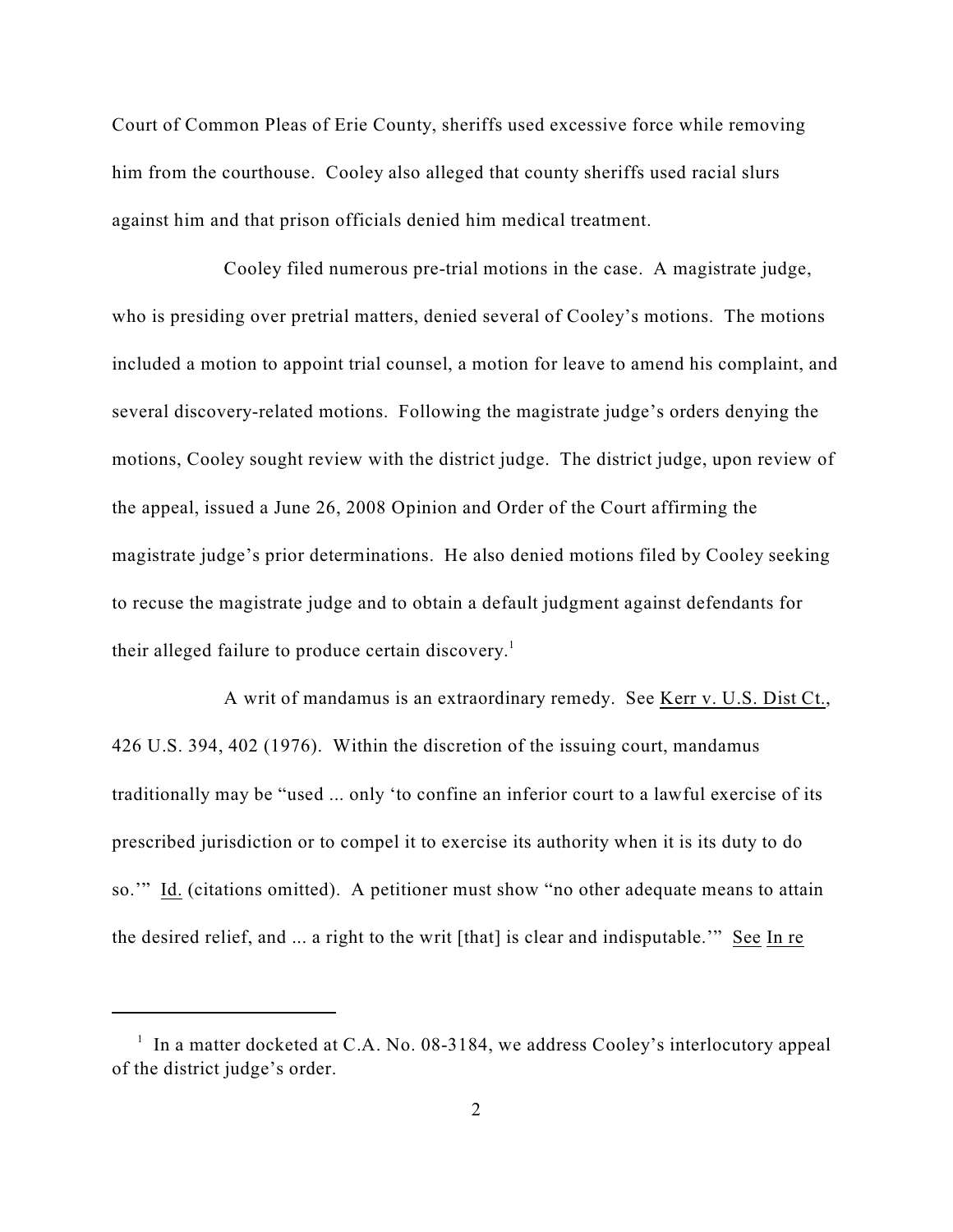Patenaude, 210 F.3d 135, 141 (3d Cir. 2000) (citation omitted).

Cooley, in filing his petition for writ of mandamus, seeks in essence to obtain interlocutory review of the district judge's June 26, 2008 Order denying Cooley's various pretrial non-dispositive motions. Mandamus is not a substitute for appeal, however. See Cheney v. U.S. Dist. Ct., 542 U.S. 367, 380-81 (2004); Madden v. Myers, 102 F.3d 74, 79 (3d Cir. 1996). Cooley has not demonstrated that he is without other adequate means for relief. In re Patenaude, 210 F.3d at 141. At a later time, on appeal (if necessary), Cooley may renew his arguments about the district court's rulings. Indeed, mandamus is "available only when necessary to prevent grave injustice." Bogosian v. Gulf Oil Corp., 738 F.2d 587, 591 (3d Cir. 1984). We perceive no "grave injustice" here.

The only issue in Cooley's Petition for Writ of Mandamus over which this Court might provide mandamus review is the District Court's denial of Cooley's motion under 28 U.S.C. § 455 to recuse the magistrate judge. See In re Sch. Asbestos Litig., 977 F.2d 764, 776-78 (3d Cir. 1992). Cooley's motion for recusal and belief that the magistrate judge showed bias are based primarily upon the magistrate judge's rulings on various motions that he filed. As the District Court correctly noted, judicial rulings rarely constitute a basis for recusal. Liteky v. United States, 510 U.S. 540, 555 (1994). We are not persuaded that the magistrate judge's rulings demonstrate any kind of bias, let alone one justifying mandamus relief.

For the foregoing reasons, mandamus relief is not appropriate here. We

3